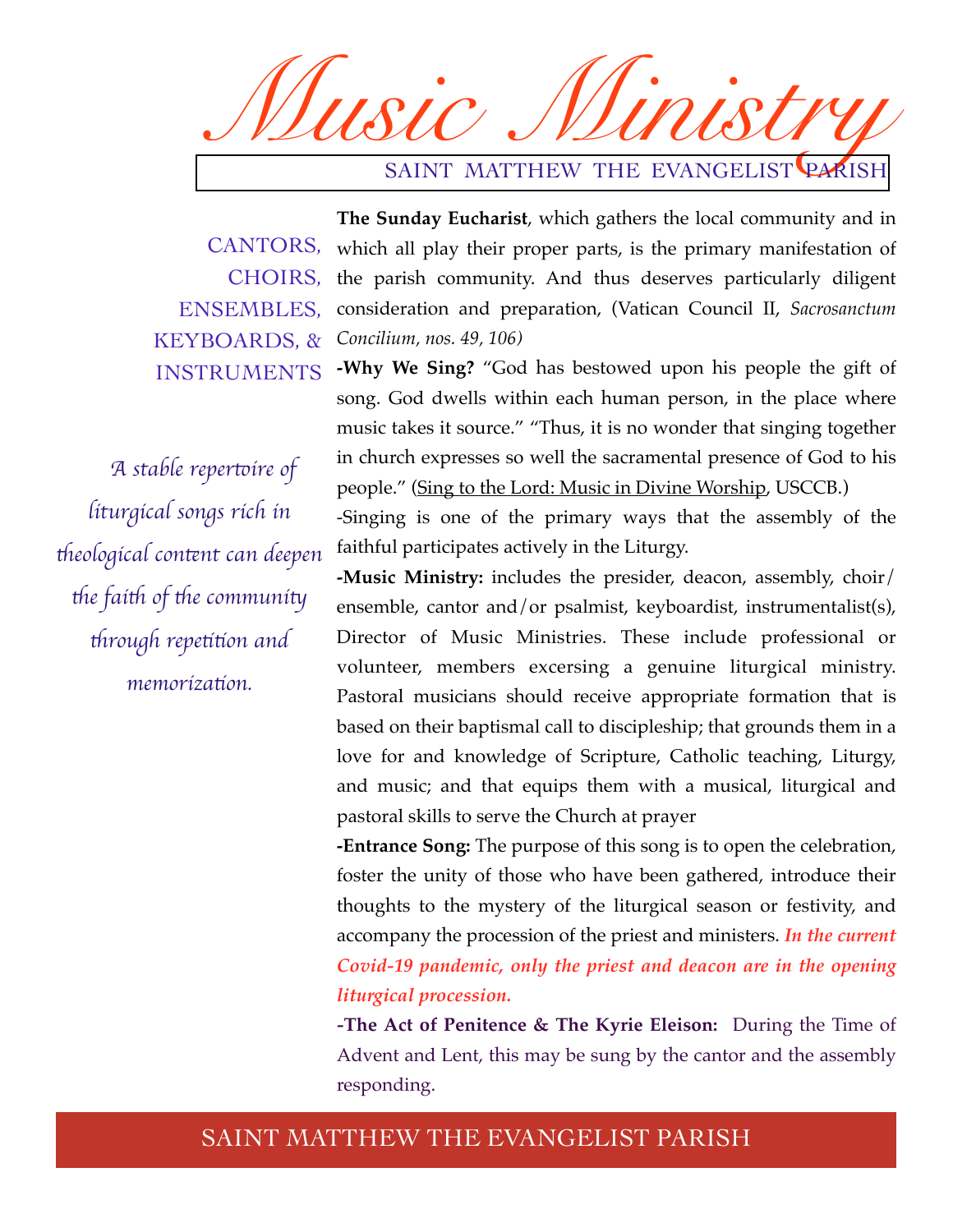The cantor's voice should *not be heard above the congregation's voice. As the congrega*t*on*'*s* fi*nds it voice, and sings with increasing confidence, the cantor's voice should correspondingly recede.* 

*A*l *Music Minis*t*y complete CORI and Code of Conduct forms per the direc*t*ves of* t*e Archdiocese of Bos*t*n*'*s, along wi*t *Pro*t*c*t*ng God*'*s Children Program.*

-**Cantor's Posture & Gestures:** You should stand with a straight back, and not lean into the microphone. Your arm gestures need to be great so that they are seen in the back rows of the assembly.

-**Use of the Microphone**: The Microphone on the cantor stand and the Ambo should be directly across from your mouth. When the assembly is singing with you, step back away from the microphone. You should be able to hear the congregation's voice.

-**Silence:** Music arises out of silence and returns to silence. God is revealed both in the beauty of song and in the power of silence. The Sacred Liturgy has its rhythm of texts, actions, songs, and silence. Silence in the Liturgy allows the community to reflect on what it has heard and experienced, and to open its heart to the mystery celebrated. Pastoral musicians should take care that the rites unfold with the proper ebb and flow of sound and silence. "The importance of silence in the Liturgy cannot be overemphasized." Silence is observed following the 1st Reading; before the Psalm, after the Psalm, and before the Gospel Acclamation.

**-Gloria:** is normally sung during the Christmas and Easter Seasons. *In the current Covid-19 pandemic, it is not sung.*

**-Sung Refrains:** *In the current Covid-19 pandemic* the singing of the psalm will take place at the cantor's stand. The refrain will be sung once with the invitation gesture of the assembly to join in, followed by the verse and repetition of the refrain, each time. The Gospel Acclamation refrain will be sung once with the invitation gesture of the assembly to join in, followed by the verse, then the refrain.

**-Preparation of the Altar Song:** This song is meant to cover the action of the Altar by the deacon and priest. The song can either end by singing or an "instrumental tag" by the keyboardist.

**-Communion Song:** "While the priest is receiving the Sacrament, the Communion Song is begun. Its purpose is to express the communicant's union in spirit by means of the unity of their voices, to show joy of heart, and to highlight more clearly the 'communitarian' nature of the procession to receive Communion." [GIRM, no.86]

**-Selection of a Communion Song:** "It is appropriate to select a Communion processional song that reflects the liturgical action, i.e. eating and drinking the Body and Blood of Christ." In order to foster participation of the faithful with "unity of voices," in singing the Communion Song, responsorial style or easily memorized refrains are best for the assembly to sing.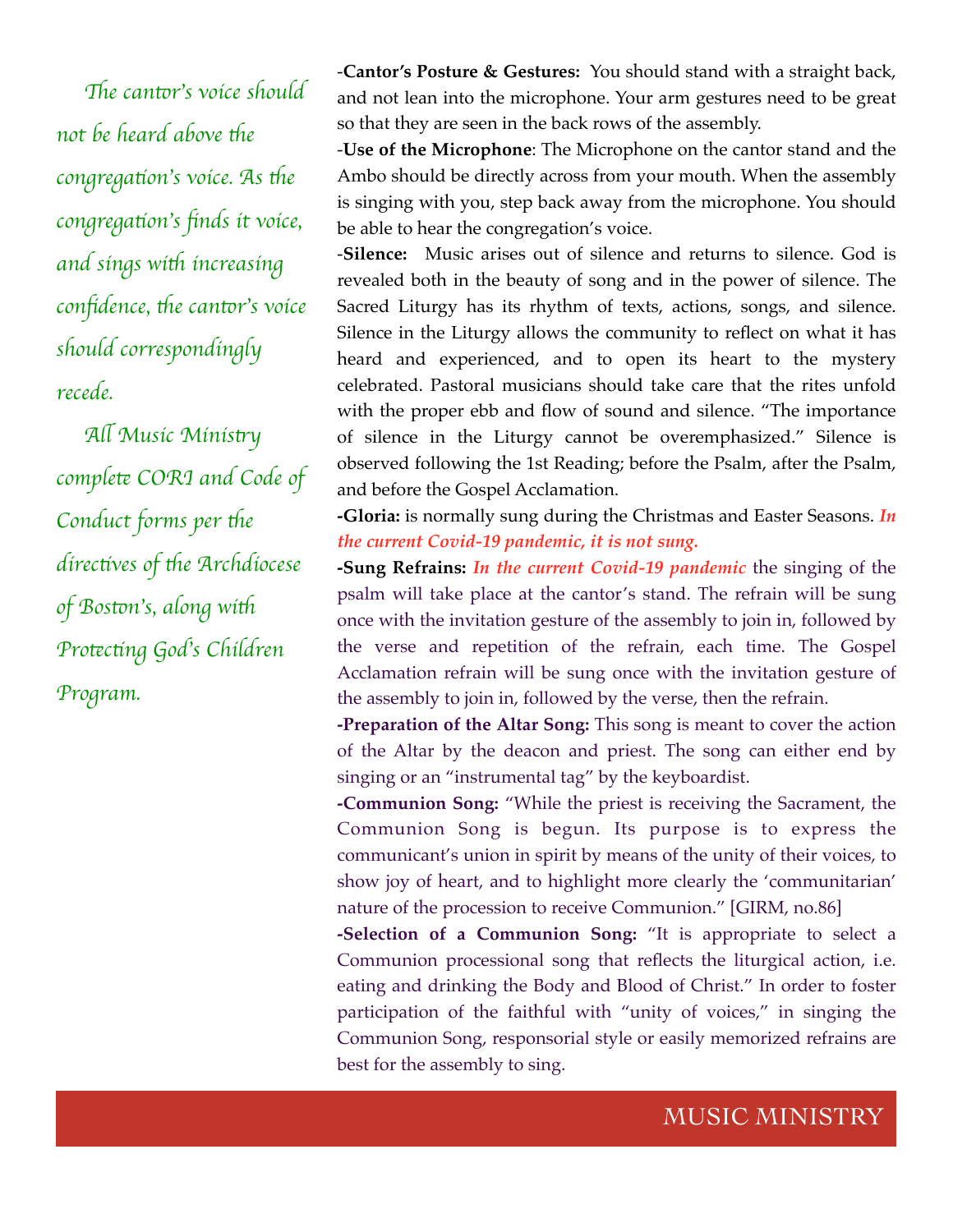**-The Concluding Rites:** Especially on Sundays and other solemn occasions, the blessing may be sung by the priest with the assembly singing the Amen, and the dismissal may be sung by the deacon or priest with assembly singing "Thanks be to God."

**-General Instruction of the Roman Missal (GIRM):** States one (ministry) should carry out solely but completely that which pertains to him or her, in virtue of the rank of each within the People of God. At any given Mass, your ministry is nothing more, but fully that which pertains to it. Meaning, if you are serving as the Cantor, you are the cantor at that celebration. Taking on any other liturgical ministry; such as altar server, lector, Extraordinary Minister of Holy Communion is not permissible.

### WE Gather: In the *Entrance Rite*

*-*We reconnect with friends and find out the latest news of each other's lives.

-We are active participants in the spoken and sung prayers of the Mass.

-Our prayer at Mass is communal prayer, not a private devotion nor a private prayer only between us and God.

-The Celebration of the Eucharist is an "action of the whole church."

-Christ is in the person as Priest, The Word of God proclaimed and the Assembly of people. -Entrance Song gathers and sets the liturgical themes of the Mass and/or liturgical season.

## WE Listen: In the *Liturgy of the Word*

*-*We listen to the God speaking to us through the sacred scriptures.

-Sunday's readings are divided into a 3-year cycle.

-The Responsorial Psalm follows the 1st reading. The psalm is sacred scripture and is sung in its entirely at the Ambo. Because of the pandemic, the cantor remained at their stand.

-The Homily by the priest or deacon connects the scriptures to our daily lives. The homily builds a "bridge to the Word." What is God saying to us today? How will I live out what I heard today?

-The recitation of the Creed is our public response to the our identity as Catholic believers. -Universal Prayers are "our" intercessory prayers for the church, world, current events, the sick and marginalized, and the dead of the parish.